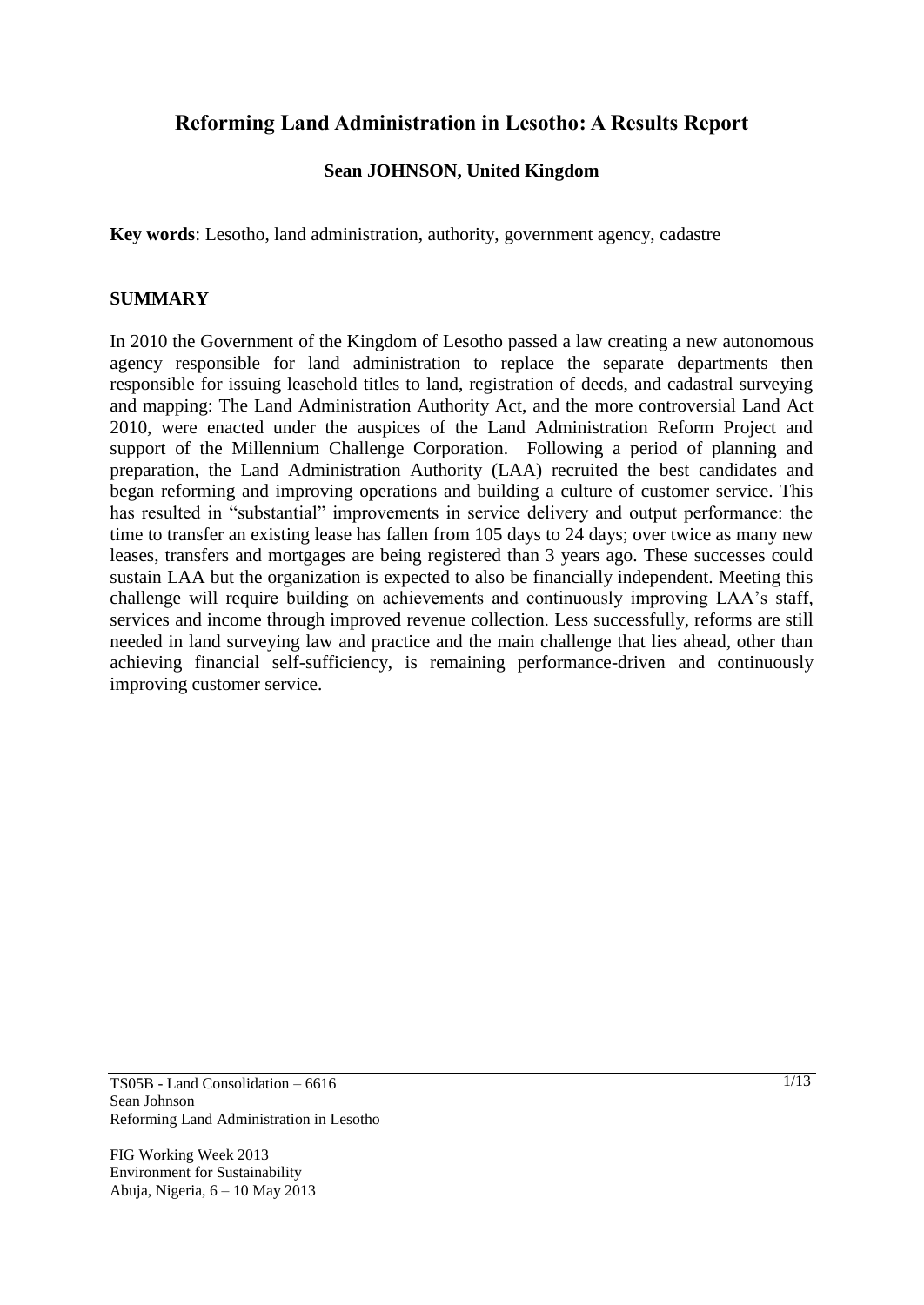# **Reforming Land Administration in Lesotho: A Results Report**

## **Sean JOHNSON, United Kingdom**

### **1. INTRODUCTION**

Tenure, law and organizational arrangements for land in Lesotho are much the same as elsewhere in the Southern Africa region. This is not surprising given that Lesotho is entirely surrounded by South Africa. Land law was imported from South Africa, and the cadastral system initially operated in much the same way as South Africa. But reforms, as this paper will highlight, have over the past three decades created a cadastral or land administration system in Lesotho that is now different from its larger neighbor.

## **2. BACKGROUND**

### **2.1 The Land Problem in Lesotho**

As a relatively small country, only 30,350 square kilometers in size with a population of 1.8 million, Lesotho"s land is a scarce resource: this is exacerbated by the fact that 75% of the land area is mountainous and largely uncultivable. And taking into account recent history, and in particular colonial history, means that land, and its control, ownership and use, is a significant and sensitive issue for the Basotho people. Land administration arrangements are, therefore, equally as sensitive and significant, and reforms more so.

The land problem with respect to tenure and governance is well-documented: soil erosion and rapid urbanization is consuming agricultural land; informal settlements and informal land markets devoid of government control characterize urban areas; there is increasing landlessness and homeless; widespread land speculation and corruption; the legal framework contradictory; and the institutional setting complex and bureaucratic (Kassanga, 1999). Attempts were made to address these problems by developing an overarching and progressive land policy and a new Land Act, and although parts of a draft land policy were implemented, the Land Bill of 2003 proved contentious and never became law and as such land issues and governance remained a matter of serious concern (Adams and Palmer, 2007).

The cadastral system – the surveying and recording of boundaries – also has its problems. South African practice as applied in Lesotho was expensive and the necessary skills were in short supply (McCulloch 1996). Although the Land Act of 1979 introduced the concept of general boundaries alongside the more traditional "fixed" or "precise" boundaries, the application of general boundaries is not consistent with the concept and is based on misunderstanding (LEI 2013a). The result is that cadastral surveys remained expensive and a constraint on entry into the formal land administration system (Selebalo 2002, Swedesurvey 2006).

TS05B - Land Consolidation – 6616 Sean Johnson Reforming Land Administration in Lesotho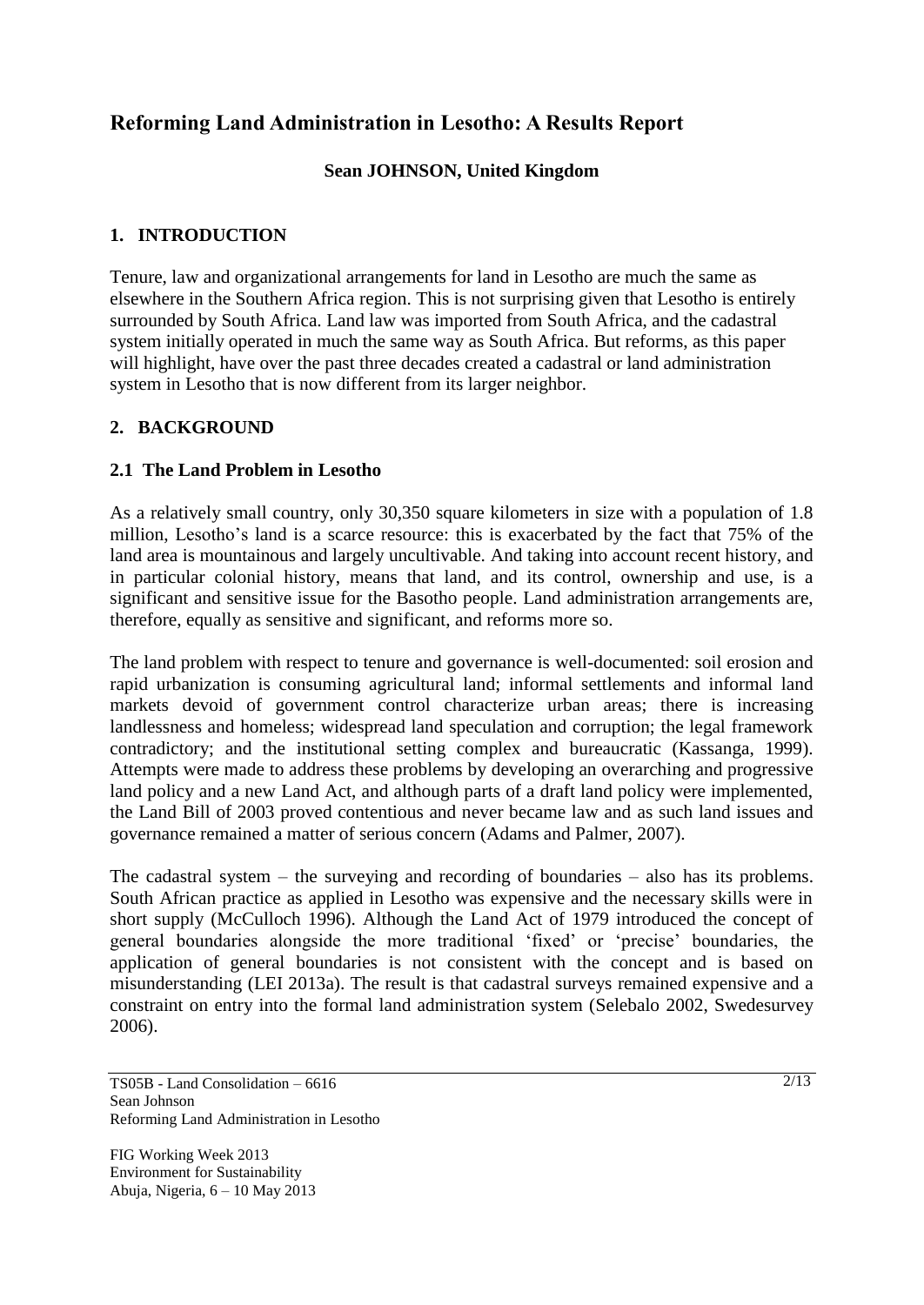Land administration reforms have largely focused on technical and human resource capacity building, but the results have largely been unsustainable. For example, the cadaster and land tenure records were digitized in the late 1990s and but now nothing remains of the land information database and the digital cadastral database is incomplete and error-strewn.

Recognizing the intransigence of the land problem, a different solution was promulgated in preparation for a new reform effort.

## **2.2 Millennium Challenge Compact**

The Compact is an agreement made in July 2007 between the Government of Lesotho and the Government of the United States of America through the Millennium Challenge Corporation (MCC). The agreement contains a grant for development programs that are conceived by the country and agreed with MCC. The Lesotho Compact includes, *inter alia*, a Land Administration Reform Project, with four components or activities (Millennium Challenge Corporation & Government of Lesotho 2007):

- (1) Policy and Legal Reform to revise land legislation currently in draft form and to develop a land policy, and to promote the use of land as an economic asset.
- (2) Systematic Regularization of Land in Urban Areas and Improvement of Rural Land Allocation Processes to upgrade land tenure of informal settlements in urban and periurban areas, beginning in Maseru, and issue leases to the legally recognized title holders, as well as to support ongoing efforts to train community councils and traditional authorities on their roles in land allocation and land management.
- (3) Modernization and Improvement of Land Administration Services to simplify land administration procedures and to create a new land administration authority that will be:
	- a. professionally managed and operated;
	- b. operated in a largely autonomous manner in accordance with its objectives;
	- c. capable of providing cost-effective and efficient services to the public and land information users (including the poor);
	- d. able to hire and retain qualified managerial and technical staff; and
	- e. self-sustaining
- (4) Public outreach and training in support of all of the land administration reform activities.

The Compact ends in October 2013 and the results achieved under the land project are reported in this paper.

## **3. LAND ADMINISTRATION REFORM PROJECT**

### **3.1 Policy and Legal Reform**

Three significant pieces of legislation were enacted as a result of the project: (1) the Legal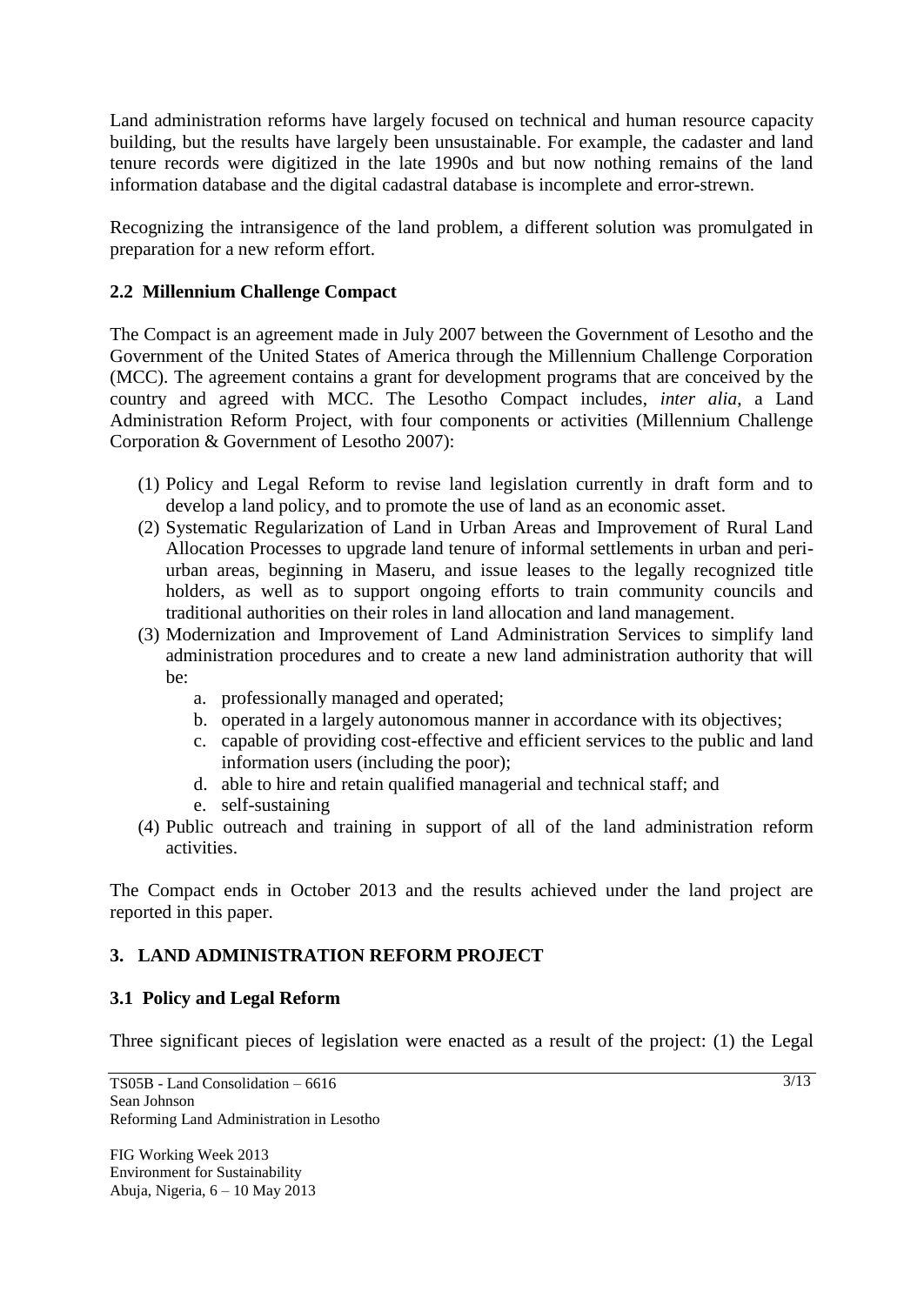Capacity of Married Persons Act 2008 that compels married couples to hold joint titles to land where they are married in community of property and which has resulted in a significant increase in the number of land titles held by women either singly or jointly as shown in Table 1; (2) the Land Act 2010 that removed gender discrimination in landholding, compelled registration of all land allocations in urban areas as part of a policy of moving towards leasehold land tenure, provides for quicker and cheaper land transactions and dispute resolution, and attracts foreign investment (Sekatle, 2010); and (3) the Land Administration Authority Act 2010, which established an autonomous government agency to replace the government departments responsible for leases, cadastral survey and deeds registration.

| Year | Male | ے ت<br>Female | Joint<br>male/female |
|------|------|---------------|----------------------|
| 2008 | 472  | 161           | 80                   |
| 2009 | 626  | 287           | 132                  |
| 2010 | 562  | 318           | 256                  |
| 2011 | 327  | 697           | 1222                 |
| 2012 | 611  | 813           | 1604                 |

Table 1: Leases issued by gender

Source: Land Administration Authority 2013

The Land Administration Authority (LAA) Act was enacted on the 16th June 2010, a day after the Land Act 2010, and without controversy or public comment. The Land Act was contentious and attracted much public debate because of one issue: allowing majority foreign ownership of land, notwithstanding that ownership would be limited to a 60-year commercial lease and with the quantum of investments and job creation approved by the Government.

Inconsistencies between the new laws were apparent when they were Bills but now that the Land Act 2010 and LAA Act 2010 were law problems emerged that were finally rectified in February 2012 with the Land (Amendment) Act which took the statutory post of Commissioner of Lands out of the public service and brought it into the LAA. Similar amendments to the Deeds Registry Act 1967 and the Land Survey Act 1980 took the posts of Land (Deeds) Registrar and Chief Surveyor out of the public service to consolidate all land administration functions in the LAA.

#### **3.2 Systematic Regularization of Land in Urban Areas**

The activity for systematic regularization of land tenure provides registered leasehold titles to occupiers of land in urban and peri-urban areas. The process "adjudicates" existing rights acquired by prior allocation of land by traditional authorities, or by inheritance, informal transactions or long possession, and formalizes these *in situ*, that is, with minimal planning and re-settlement. A pilot project between 2009 and 2011 created 4,200 new titles and the main implementation phase between 2012 and 2013 is designed to add a further 51,000. The differences between the outputs of the two phases is attributable mainly to the different approaches adopted for the surveying of land parcels; in the pilot, the traditional "precise"

FIG Working Week 2013 Environment for Sustainability Abuja, Nigeria, 6 – 10 May 2013  $\sqrt{4/13}$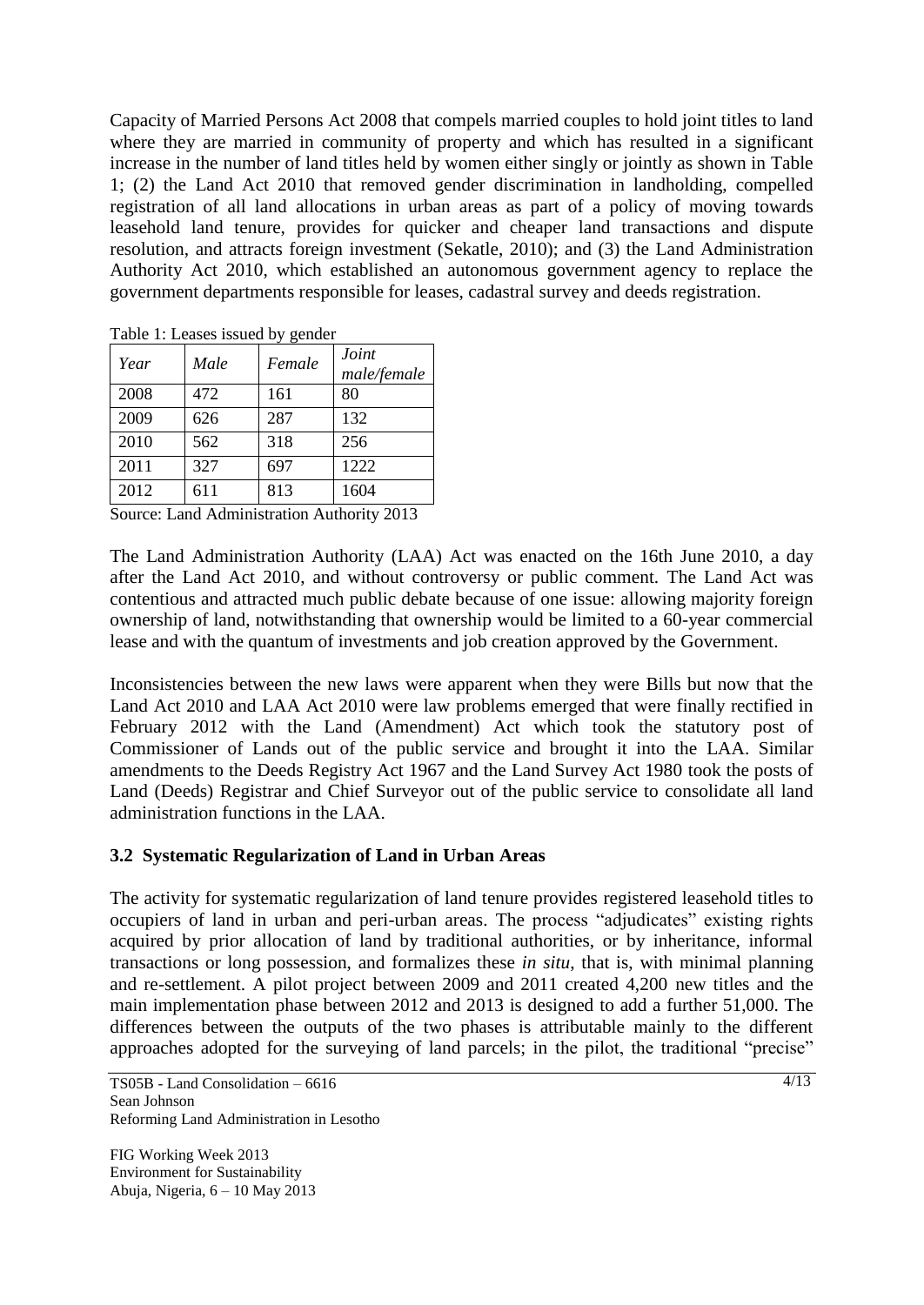land surveys were used, whereas in implementation high-resolution ortho-photography depicting general boundaries is being used.

## **3.3 Modernization and Improvement of Land Administration Services**

This activity has led to the creation of the Land Administration Authority, an autonomous government agency or "parastatal" that has merged and replaced the two government departments of Lands Surveys and Physical Planning (LSPP) and the Deeds Registry. Although often considered as land administration functions, land use and physical planning in Lesotho have remained the responsibility of central and local governments and are not part of LAA.

In establishing the LAA, the preparatory work drew on lessons learned in establishing the Lesotho Revenue Authority (LRA), and the laws establishing both authorities are essentially the same, with similar governance arrangements: There is a Board appointed by the Minister from stakeholder representatives in the public and private sectors and the head of the organization is an executive non-voting member of the Board. There is a similar provision in both Acts for the recruitment of staff, which shall be on merit by open competition. Public officers in LSPP and the Deeds Registry may apply but if they are not successful they may be redeployed in the Public Service. This was a stressful time for many people, but the transition was accomplished largely without problems in the second half of 2011 and with approximately half of the LAA"s staff recruited from LSPP and the Deeds Registry and half from elsewhere; public officers not employed by LAA remain employed in the Public Service.

The LAA now has a leasehold land title to its headquarters building and with project support has refurbished it to create a modern working environment with a new customer services center. New equipment, mainly computer hardware, has been acquired, human resources and financial management software has been installed, and a Lease Management System and land information system is in development. This information system, specific for Lesotho"s needs, is being developed from the United Nations Food and Agriculture Organization"s (UN FAO) Solutions for Open Land Administration (SOLA) software, after the cancellation of a contract due to non-performance of a commercial software vendor.

The organizational structure of the LAA reflects how different services are delivered to customers. There are five divisions of: Lease Services, responsible for issuing new leases to persons with "allotted" or "allocated" land use right granted by either traditional authorities, local councils, or other allocating authorities; Legal and Registration Services whose main task is to register deeds that provide notice and establish priority of land dealings; Surveying and Mapping Services responsible for administrating the cadastral system (land surveys) and Lesotho"s national topographic maps. The LAA, unlike the former LSPP, do not undertake land or cadastral surveys on behalf of customers; the public must now engage a private licensed land surveyor. The remaining two divisions of LAA are: Customer and Personnel Services, which is the "face" of LAA dealing with external customers and with internal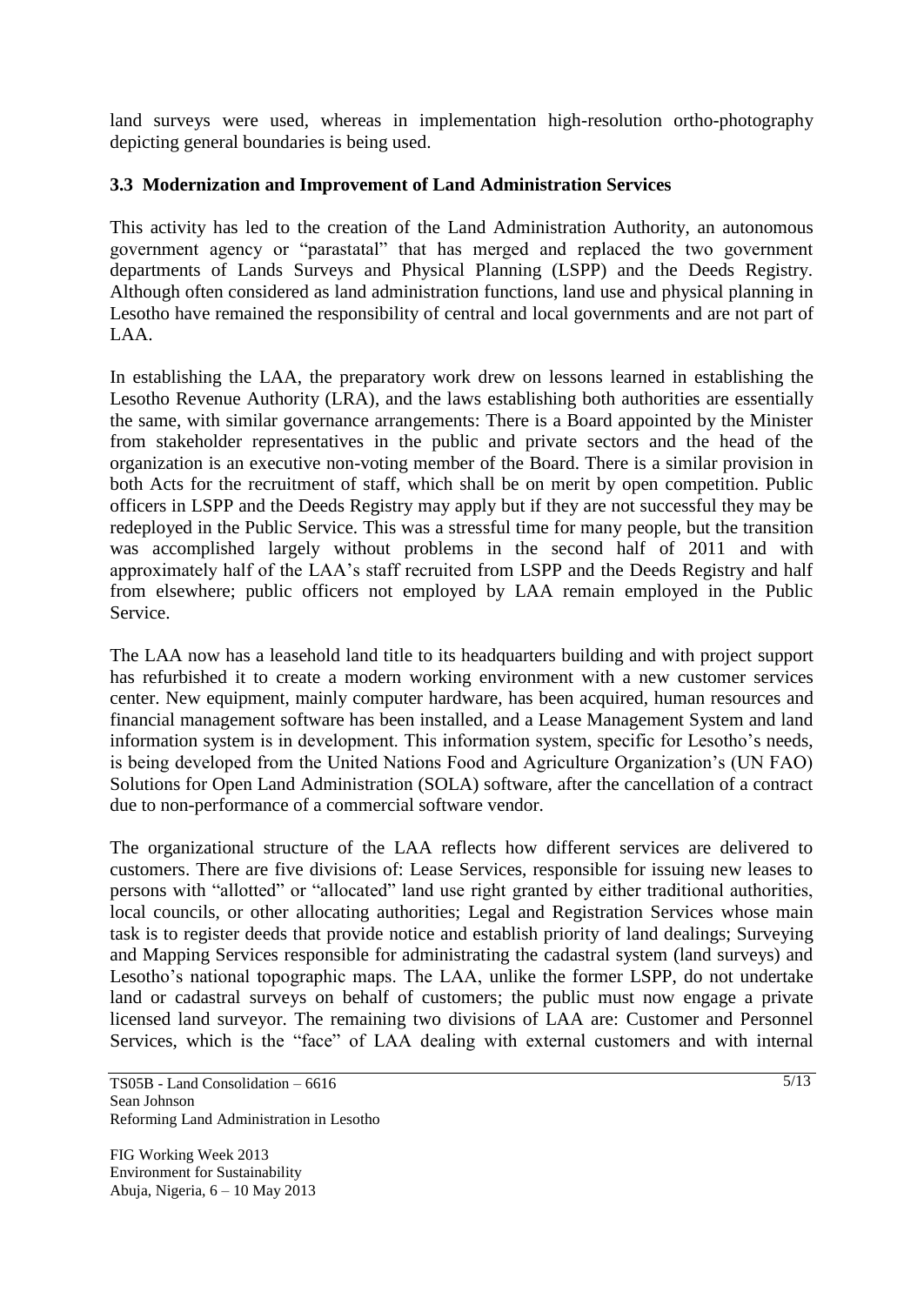human resources; and Finance and Administration who are responsible for income and expenditure, procurement, facilities management and information systems (ICT).

All these divisions of LAA are headed by Directors who are employed on three-year renewable contracts, and with the other fifty-four permanent employees, all are remunerated above comparable positions in the public service, but generally below that of most other government agencies. Remuneration comprises a package of benefits but also a significant proportion of performance-related pay, up to 30% of basic salary. Performance assessments comprise three components: (i) achievement of work plan targets that are related to the strategic plan; (ii) key result areas in each employee's job description; and (iii) behavioral traits, such a time-keeping.

LAA's current strategic plan is for the period 2012 to 2015. In addition to the usual vision, mission and values statements, the plan has seven strategic objectives each with activities and targets. Most are outwardly focused with an emphasis on customer service. These strategic objectives are listed in Table 2.

| Deliver high quality and customer-centric<br>services, information, and advice.                                                 | Target for<br>2012-13 | Achievement                               |
|---------------------------------------------------------------------------------------------------------------------------------|-----------------------|-------------------------------------------|
| Repeat visits (average)                                                                                                         | 4                     | 3                                         |
| Waiting time per visit (minutes on average)                                                                                     | 20                    | 15                                        |
| Quality of advice (clearly informed)                                                                                            | 75%                   | 90%                                       |
| Customer satisfaction with lease delivery time $60\%$<br>(satisfied or highly satisfied)                                        |                       | 67%                                       |
| Overall quality of service (good or excellent)                                                                                  | 78%                   | 77%                                       |
| Issue leases and lease transaction consents<br>quickly and transparently                                                        | Target for<br>2012-13 | Achievement                               |
| Time to issue new lease (days on average)                                                                                       | 40                    | Currently 57 days                         |
| Time to issue consent and process transaction                                                                                   | 15                    | Currently 14 days on average              |
| Consents issued / consents withheld                                                                                             | 100%                  | All consents granted                      |
| Register all land transactions securely                                                                                         | Target for<br>2012-13 | Achievement                               |
| Time to register a deed (days on average)                                                                                       | 9                     | Currently 4 days (excluding consent time) |
| Establish a robust lease management system<br>to process lease transactions and to maintain<br>information on all land holdings | Target for<br>2012-13 | Achievement                               |
| System installed                                                                                                                | 2012                  | Not achieved                              |
| System operational (work days on average)                                                                                       | 240                   | No data                                   |

Table 2: Strategic plan targets and achievements

TS05B - Land Consolidation – 6616 Sean Johnson Reforming Land Administration in Lesotho

FIG Working Week 2013 Environment for Sustainability Abuja, Nigeria, 6 – 10 May 2013  $\sqrt{6/13}$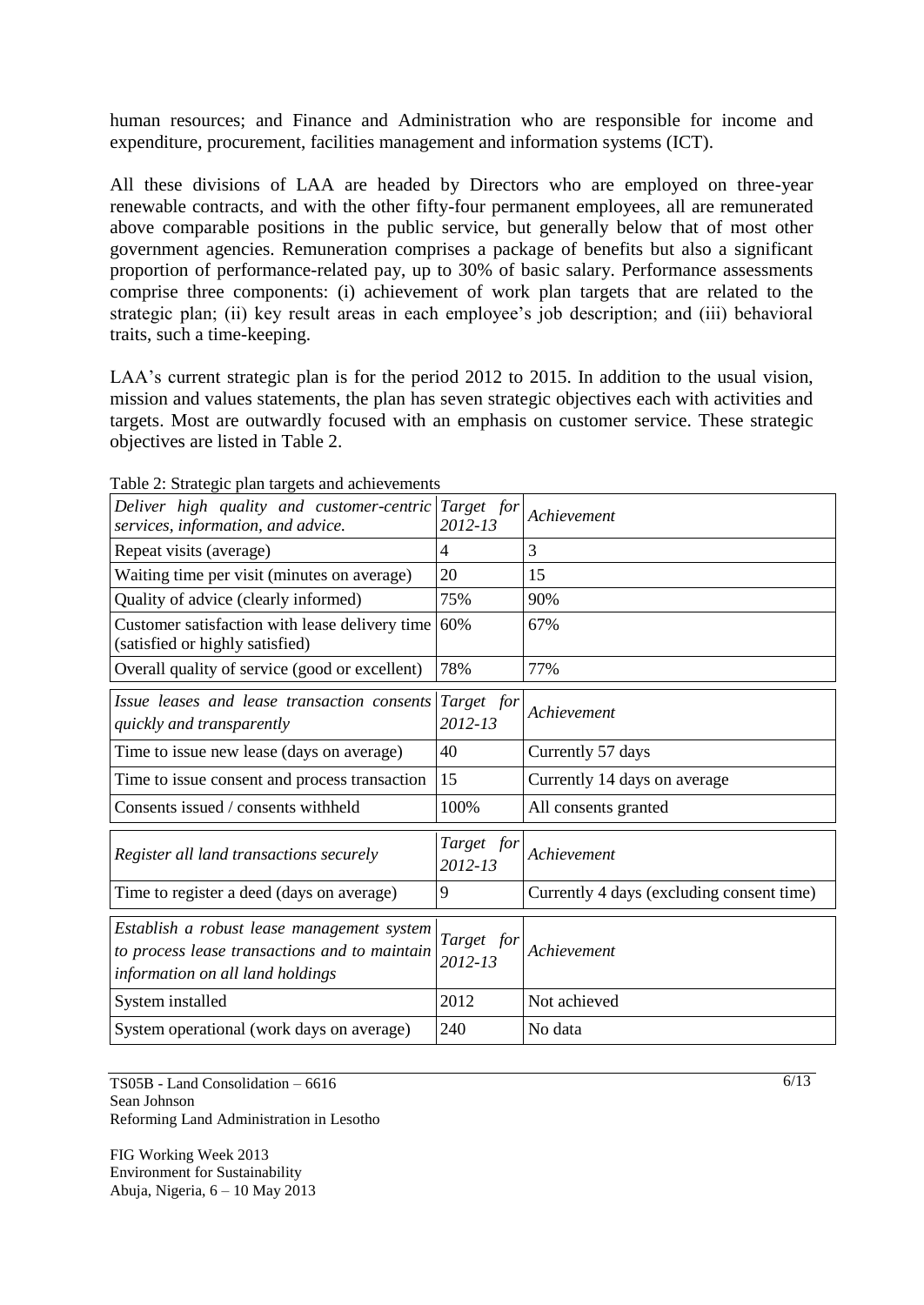| System coverage (% of urban leased $\&$ 15%<br>allocated land)                                                  |                       | Unlikely to be achieved                   |
|-----------------------------------------------------------------------------------------------------------------|-----------------------|-------------------------------------------|
| Provide land information to all who request it                                                                  | Target for<br>2012-13 | Achievement                               |
| Time to respond to written requests for $ 5 $<br>information (work days on average)                             |                       | No data                                   |
| To be financially self-sustaining and to<br>calculate and collect ground rent efficiently,<br>fairly and fully. | Target for<br>2012-13 | Achievement                               |
| Bills issued (% of all non-exempted leases)                                                                     | 80%                   | 17% (estimated)                           |
| Rents collected (% of all bills issued)                                                                         | 40%                   | 45%                                       |
| Revenue collected (Maloti, million)                                                                             | 2                     | 6.5 including debtors (as at 31-Jan-2013) |
| Continually improve the land administration<br>system and strive for excellence.                                | Target for<br>2012-13 | Achievement                               |
| World Bank Doing Business – Registering 130<br>Property ranking out of 183 countries                            |                       | 157                                       |
| Number of secondary property transactions                                                                       | 1,000                 | 928 (as at 31-Jan-2013)                   |

Source: Land Administration Authority, 2013

The strategic plan provides a focus for organizational performance and service delivery and it is a framework for reporting to the Minister and to the Government. The plan informs the budget, but the achievement of targets does not determine the budget, as may be the case with government or executive agencies in other countries; that is, the LAA grant or subvention from the Government is not dependent on achieving performance targets.

LAA's revenue comes from multiple sources: fees and charges, ground rents, grants and loans. The greatest potential for revenue generation, and financial self-sustainability, is from ground rents, which is a rent payable annually to LAA by lessees on the unimproved value of land. All leases except those for personal residential use are subject to ground rent. The rents are supposed to be market-related, but with only one increase between 1980 and 2010, many rents were small and not worth collecting. However, increases have been achieved in 2011 and 2013 and with regular increases in the future to gradually bring rents back into line with market values the LAA"s income will improve. The strategic plan envisages a financial "break-even point" in 2020, and a consultant"s report estimates a total revenue potential of up to US\$ 28 million but more realistically US\$ 6.5 million is achievable (LEI, 2010). On the expenditure side of the budget, LAA"s costs are more than double that of the former departments; with ever reducing government grants, the LAA must improve its revenue from ground rent to remain viable and become a sustainable organization.

TS05B - Land Consolidation – 6616 Sean Johnson Reforming Land Administration in Lesotho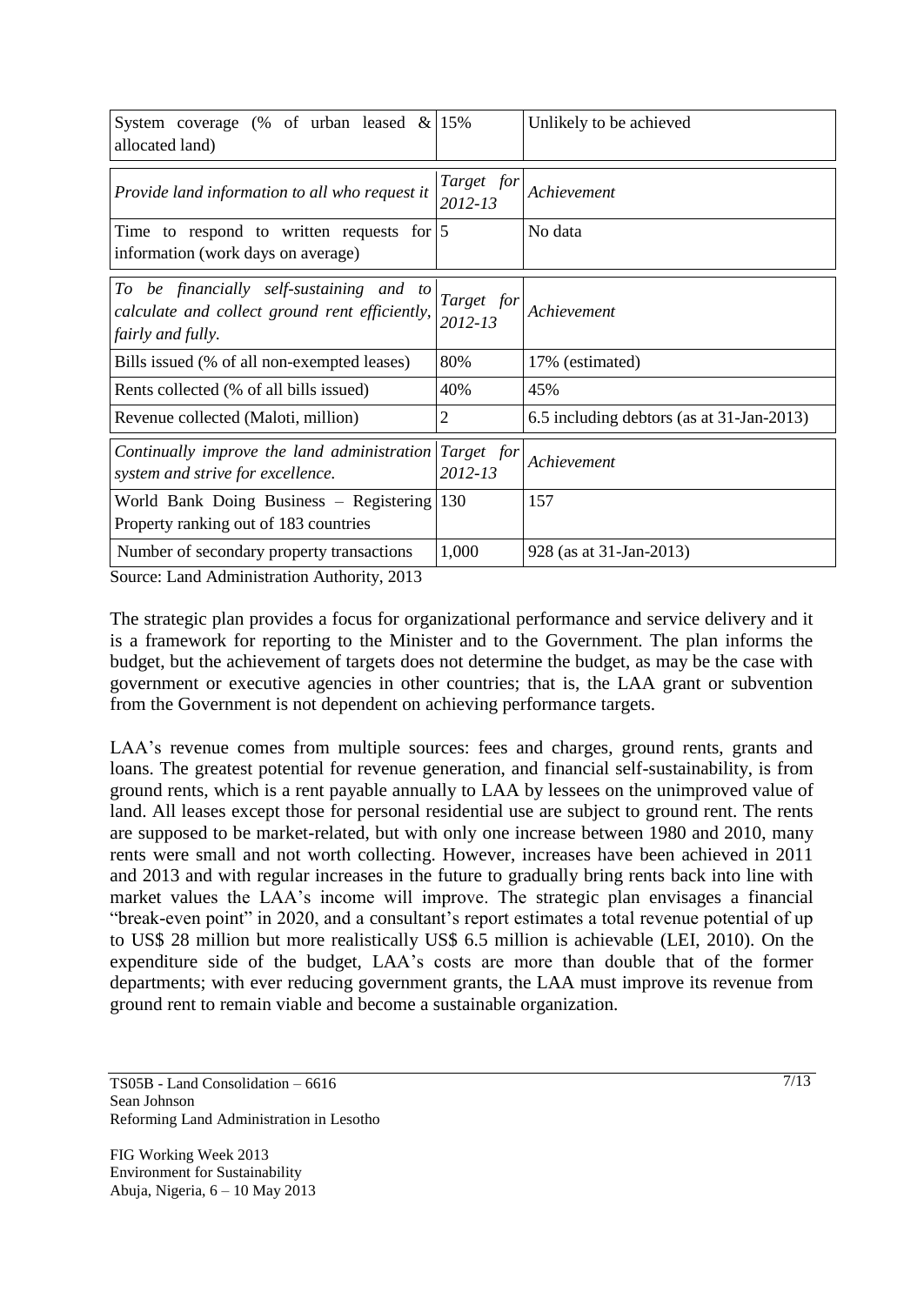## **4. LAND PROJECT ACHIEVEMENTS**

Since LAA became operational in September 2011 and fully-staffed in January 2012, it has achieved improvements in almost all areas of service delivery. Most significantly the number of leases issued has increased, and the time taken to issue and the time taken to transfer a registered property have reduced, as shown in Tables 3 and 4.

| Transaction / number of | 2002 | 2005 | 2009 | 2012 |
|-------------------------|------|------|------|------|
| New leases registered   | 690  | 570  | 1101 | 2427 |
| <b>Transfers</b>        | 69   | 85   | 176  | 329  |
| Mortgages               | 62   | 108  | 153  | 308  |

Table 3: Leases issued and transacted

Source: Land Administration Authority, 2013

Table 4: Lease transaction times

| Transaction / average time in days | 2002 | 2005 | 2009 | 2012 |
|------------------------------------|------|------|------|------|
| Application for new lease          | n/a  | >360 | n/a  | 57   |
| Consent to transfer                | 454  | 714  | 296  | 14   |
| Register a transfer                | 65   | 45   | 43   |      |
| Consent to mortgage                | 176  | 71   | 11   |      |
| Register a mortgage                | 8    | 21   |      |      |

Source: Swedesurvey 2006a; Land Administration Authority, 2013

A key performance indicator is the time and cost for the transfer of property according to the World Bank"s Doing Business methodology. The latest report for Lesotho shows no change and the rank slipping from 150 to 157 (World Bank, 2012). However, the recent reforms and the results achieved by LAA are not reflected in this report. LAA anticipates that the following achievements will appear in the next report:

Table 5: Registering property indicators for Lesotho (February 2013)

| Procedure                                                                                                                                                                                                                                                             | Time<br>$complete$ $costs$ | to Associated  |
|-----------------------------------------------------------------------------------------------------------------------------------------------------------------------------------------------------------------------------------------------------------------------|----------------------------|----------------|
| Title deeds search<br>The purchaser's lawyer conducts a search of the title deeds at the Land<br>Deeds Registry located in the Land Administration Authority. The search<br>will ascertain the status of the title with respect to the ownership and<br>encumbrances. | 1 day                      | <b>LSL 800</b> |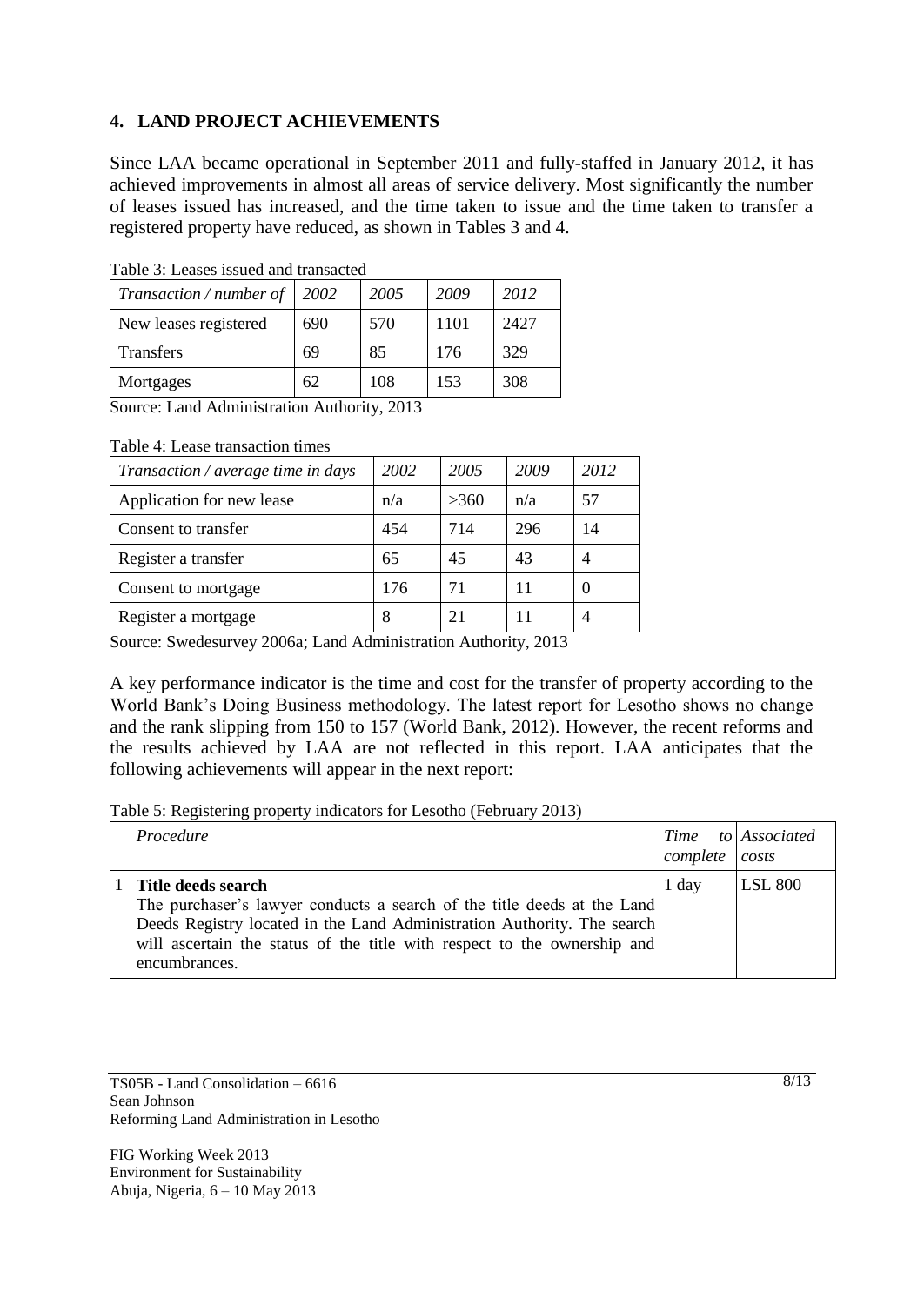|   | Procedure                                                                                                                                                                                                                                                                                                                                                                                                                                                                                         | Time<br>complete | to Associated<br>costs                                                                |
|---|---------------------------------------------------------------------------------------------------------------------------------------------------------------------------------------------------------------------------------------------------------------------------------------------------------------------------------------------------------------------------------------------------------------------------------------------------------------------------------------------------|------------------|---------------------------------------------------------------------------------------|
| 2 | Application for consent to transfer<br>The seller or the lawyer representing the seller completes a form and<br>submits it to the Land Administration Authority seeking the consent of the<br>Commissioner of Land to transfer the property.<br>Agency: Land Administration Authority                                                                                                                                                                                                             | 14 days          | <b>LSL 50</b>                                                                         |
| 3 | Deed of transfer prepared<br>A lawyer prepares a deed of transfer in accordance with the Deeds Registry<br>Act 1967 and it is signed by the parties together with necessary affidavits.                                                                                                                                                                                                                                                                                                           | 5 days           | LSL 8,500                                                                             |
| 4 | Deed of transfer submitted for registration<br>The lawyer submits the deed of transfer to the Land Registrar at the Land<br>Administration Authority together with the certificate of consent to transfer<br>for registration. Transfer duty and stamp duty taxes are payable based on<br>either the consideration paid or the assessed value. A registration fee must<br>also be paid.<br>The taxes are calculated as follows:<br>a) stamp duty: LSL $70 + 3\%$ x (LSL $575,000 -$ LSL $7,000$ ) | 4 days           | <b>LSL</b><br>50<br>(registration<br>fee)<br>LSL 14,301<br>(stamp duty)<br>LSL 19,248 |
|   | b) transfer duty: $(3\% \times LSL 10,000) + (4\% \times (LSL 575,000 - LSL 10,000))$<br>Agency: Land Administration Authority                                                                                                                                                                                                                                                                                                                                                                    |                  | (transfer<br>duty)                                                                    |
|   | <b>Totals</b>                                                                                                                                                                                                                                                                                                                                                                                                                                                                                     | 24 days          | LSL 42,949<br>(or $8.9\%$ of<br>the sale price<br>or value)                           |
|   | World Bank Doing Business Report 2013                                                                                                                                                                                                                                                                                                                                                                                                                                                             | $105$ days       | 8%                                                                                    |

Source: Land Administration Authority, 2013

Increasing volume of transactions and reduced time to process transactions signify improving service delivery. This can also be measured by testing customer satisfaction with LAA services. A questionnaire survey was conducted in 2010 when LSPP was still operating and repeated in 2012 after LAA had been established. The results show a marked improvement in customer satisfaction, with conclusions reached that: "service difficulties – substantial improvement compared with previous survey. Half of customers reported no difficulties; helpfulness of staff in attending customers – substantial improvement compared with previous survey – only three per cent of customers found staff not helpful; overall satisfied with service representatives – substantial improvement compared with previous survey – more than threequarters of customers were satisfied overall with service representatives." (LEI, 2012)

An in recognition of the important role and the effort of staff who are not customer-facing or involved in transaction processing, the LAA received in its first year of operation an unqualified audit opinion from the Auditor General.

It must be noted that these results – a combination of legal reforms and the establishment of the LAA – were achieved without the efficiency, transparency and consistency benefits that

TS05B - Land Consolidation – 6616 Sean Johnson Reforming Land Administration in Lesotho

FIG Working Week 2013 Environment for Sustainability Abuja, Nigeria, 6 – 10 May 2013  $9/13$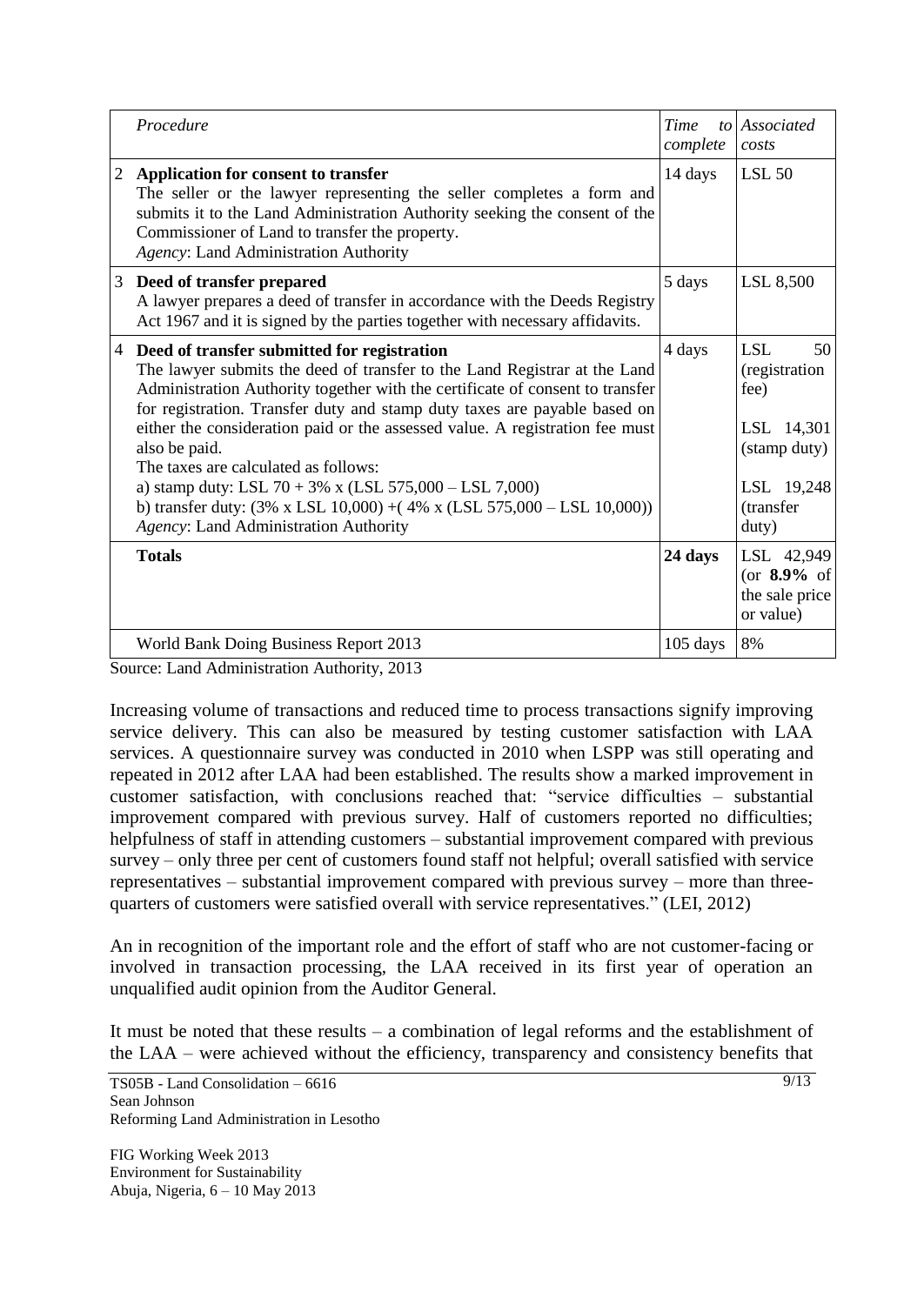come with using information technology. The introduction of the lease management system later in 2013 should drive performance improvement yet further forward.

More disappointingly, there remains a backlog in land survey examinations and approvals as shown in Table 6. The figures speak for themselves; and also corroborate the findings of consultants that many land surveyors do not fully understand the cadastral system and that the system is overly complex (Selabalo 2002, LEI 2013a).

| . .                                    | Apr-<br>June<br>2012 | $Jul-$<br>Sep<br>2012 | $Oct-$<br><b>Dec</b><br>2012 | $Jan-$<br>Mar<br>2012 |
|----------------------------------------|----------------------|-----------------------|------------------------------|-----------------------|
| Applications for land survey approval  | n/a                  | 338                   | 305                          | 259                   |
| Land surveys examined and approved     | n/a                  | 313                   | 291                          | 162                   |
| Land surveys referred back to surveyor | 209                  | 335                   | 303                          | 158                   |
| Pending applications                   | n/a                  | 637                   | 355                          | 198                   |
| Time to approve a land survey (days)   | 60                   | 60                    | 60                           | 60                    |

Table 6: Land Survey Approvals

Source: Survey and Mapping Services Division, LAA.

The current land project has focused mainly on reforms and re-engineering process for lease issue and transfer, and as a result the lack of reforms in land survey law and practice are now being highlighted. A consultant's report (LEI 2013a) has identified a number of areas for short- and longer-term improvements:

- Capacity building for LAA cadastral management and survey approval activities
- Re-engineering of survey approval process
- Raising knowledge and skills of all land surveyors
- Revision of the Land Survey Act 1980, Land Survey Regulations 1980 and the Chief Surveyor"s Directions

The report also highlights the difference between the concept of general boundaries as defined in the Chief Surveyor"s Directions and defined elsewhere, such as in England and Wales. This has probably contributed to the misunderstanding of general boundaries in Lesotho and misapplication of it in practice, and this should be clarified in the revised legislation and new guidance provided for the profession.

## **5. FUTURE REFORMS AND CHALLENGES**

Establishing the LAA proved to be easier than predicted; planning and preparation paid off. The results in the first year of operation also proved easier than expected, mainly because the previous land administration departments were performing so poorly. With the initial challenge overcome, the main challenge going forward is to continue, sustain and build upon the improvements already achieved.

TS05B - Land Consolidation – 6616 Sean Johnson Reforming Land Administration in Lesotho

FIG Working Week 2013 Environment for Sustainability Abuja, Nigeria, 6 – 10 May 2013 10/13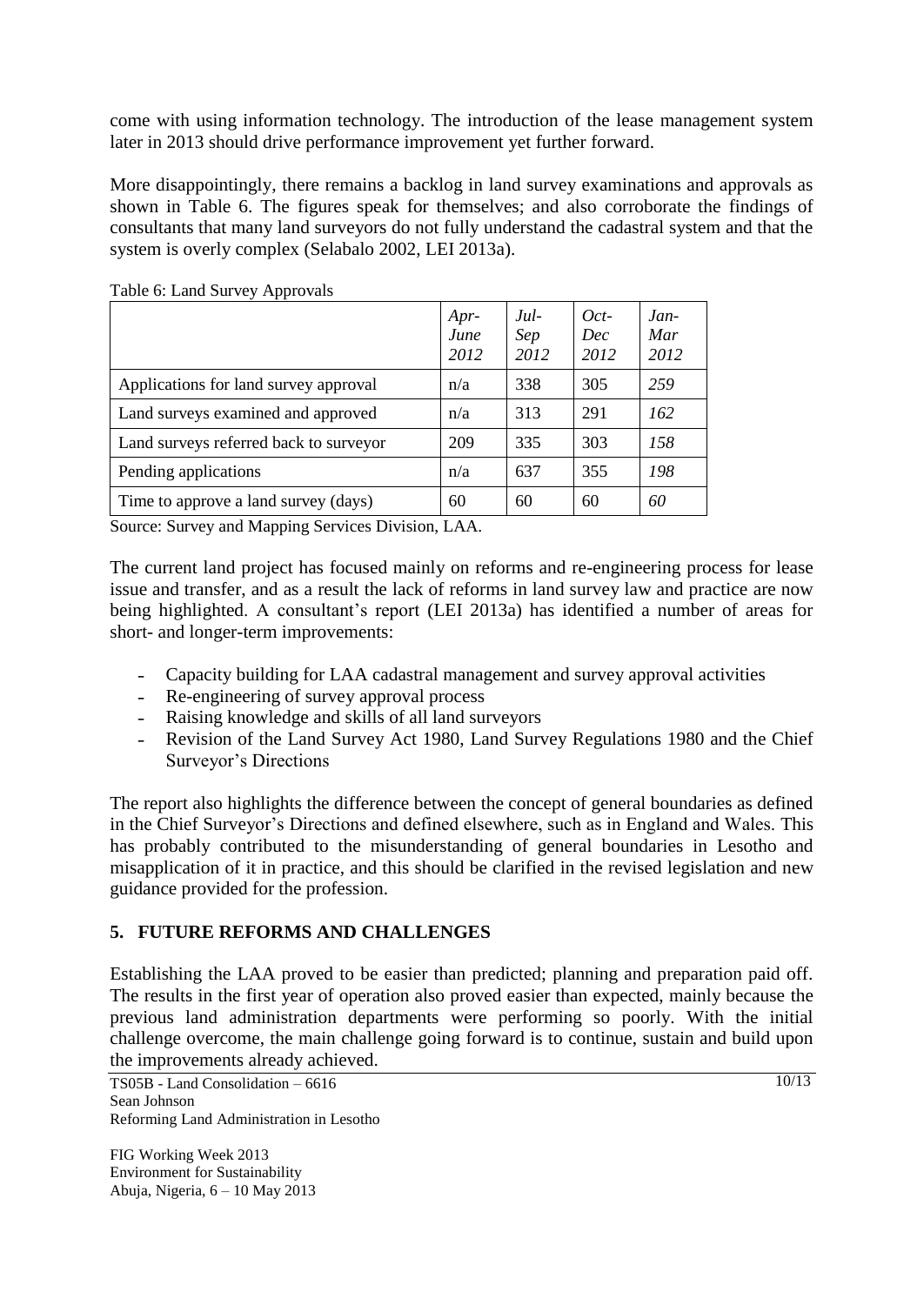Continued improvements in service delivery, customer satisfaction, and revenue collection should materialize following the installation of the lease management and land information system. Quicker retrieval of information, more consistent advice and greater transparency in the processing of applications, are the areas with scope for further improvements in customer service. The system will also help improve revenue through the availability of a more complete and up-to-date database of leases and lessees liable for payment ground rent, and for accurate and regular billing.

Income is important to achieve the objectives of sustainability, continuous improvement and the ability to recruit and retain the best staff. It is also needed to cement the autonomy of LAA. But going forward the LAA should not be too focused on revenue, and especially from sources that may inhibit the participation of the poor in formal land administration. The current policy of focusing on ground rents for properties that generate income for the lessee should realize sufficient revenue for LAA; fees for basic services, especially where the transaction does not involve money, should be nominal and cross-subsidized. A report on the sustainability of LAA rightly says this and that for sustainability in the wider sense the LAA must be relevant to the Government's policy agenda (LEI, 2013b).

Emphasis on service delivery – a priority of the current Government – and continuous improvement in performance – financial and otherwise – require strategic direction, leadership, and good management. These skills are often expensive and in limited supply in a small country like Lesotho with a population of less than 2 million and an attractive labor market in neighboring South Africa. The LAA Board provides strategic direction, and members, who are appointed by the Minister, must remain representative of their stakeholder organizations, committed to the success of the LAA, and impartial: all qualities that the Board has so far demonstrated. The Board must also strive to ensure that the head of LAA – the DG – is a capable and motivated individual with good leadership, management and delegation skills. Qualifications and experience in land administration are preferable but business and organization skills are much more important requirements.

#### **REFERENCES**

- Adams, M. & Palmer, R., 2007. Independent Review of Land Issues, Volume III, 2006-2007 Eastern and Southern Africa. http://www.oxfam.org.uk
- Kassanga, K., 1999. Land Policy and Land Management in Lesotho. Part 1: Land Policy. Unpublished report for GTZ Sector Project: Land Tenure Development in Developing Countries.
- Land Equity International (LEI), 2010. LAA Valuation Strategy Plan Report. Unpublished report for the Millennium Challenge Account Lesotho.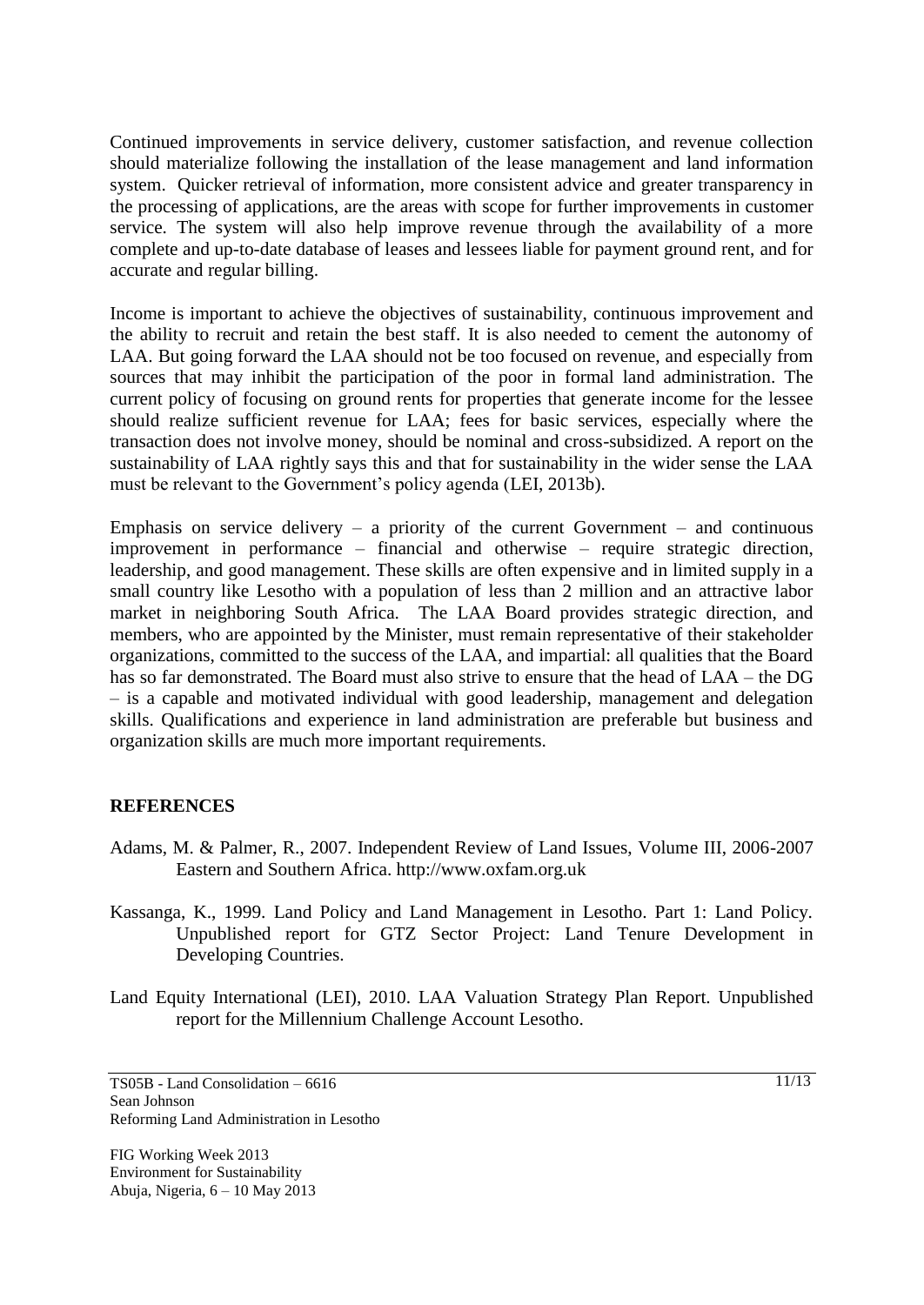-------, 2012. Results of LAA Customer Survey. Unpublished report for LAA.

- -------, 2013a. Report of the Land Survey Adviser. Unpublished report for the Millennium Challenge Account Lesotho.
- -------, 2013b. LAA Sustainability Report. Unpublished report for the Millennium Challenge Account Lesotho.
- McCulloch, J., 1996. Cadastral Mapping in Lesotho. Proceedings of the Conference of Commonwealth Surveyors. Cambridge, U.K.
- Millennium Challenge Corporation & Government of Lesotho, 2007. Millennium Challenge Compact Between the United States Of America Acting Through the Millennium Challenge Corporation and the Government of the Kingdom of Lesotho. Retrieved from: www.mca
- Sekatle, P., 2010. Securing Land Rights for the Poor and Marginalized in Lesotho. World Bank Annual Conference on Land Policy and Land Administration. Retrieved from: http://go.worldbank.org/67YHA6L0K0
- Selebalo, C., 2002. Integrating Land Issues in the Broader Development Agenda. Lesotho Case Study. World Bank Regional Workshop on Land Issues in Africa, Kampala, Uganda: April 29- May 2, 2002. Retrieved from:
- Swedesurvey, 2006. Status of Land Information Systems and Land Registration Systems in Lesotho Baseline Study Report. Unpublished report for the Millennium Challenge Account Lesotho.
- World Bank, 2012. Doing Business 2013 Smarter Regulations for Small and Medium-Size Enterprises Retrieved from: http://www.doingbusiness.org/reports/globalreports/doing-business-2013

#### **BIOGRAPHICAL NOTES**

Sean G. Johnson is currently the Director General and Chief Executive of the Land Administration Authority until June 2013 when he will be succeeded by a Mosotho or citizen of Lesotho, who, like all employees of the Authority, will be recruited on merit by open competition. He is also the Commissioner of Lands. Prior to joining the Authority in 2010, Mr. Johnson worked as a land administration specialist for various companies and organizations on land administration projects mainly in Africa and the Caribbean, and after completing his tenure at the Land Administration Authority, he expects to return to world of land administration consulting. He is a land surveyor, geographer and member of the Royal Institution of Chartered Surveyors, and a long-suffering supporter of Sunderland AFC.